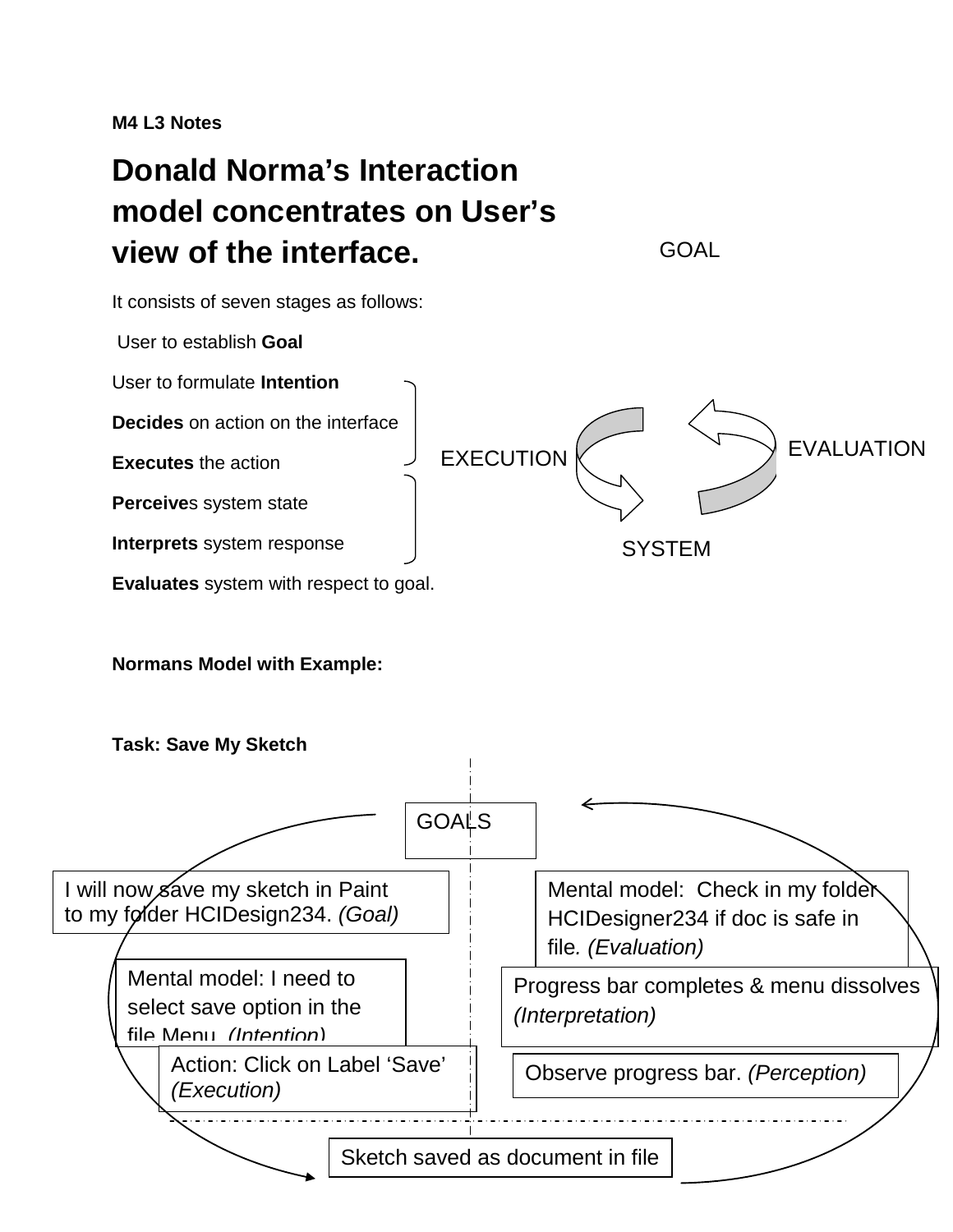Another way of depicting Normans 7 stage Action model is shown in figure bellow:

#### *7 Stages of Action: An Approximate Model*

| (Execution)                           |       | Goals  | (Evaluation)                       |
|---------------------------------------|-------|--------|------------------------------------|
|                                       |       |        |                                    |
| Intention to Act                      |       |        | Evaluation of interpretations<br>ㅅ |
| Sequence of Actions                   |       |        | Interpreting the perception        |
| Execution of the action sequence<br>v |       |        | Perceiving the state of the world  |
|                                       | ( THE | WORLD) |                                    |

*7 Stages of Action: 1 for goals, 3 for execution, 3 for evaluation:*

Norman applies the Model to explain why some interfaces cause problems to the users. He uses the terms "**Gulf of execution'** and '**Gulf of evaluation'**.

**Gulf of Execution** represents the difference between user's formulation of the action to reach their goals and the actions allowed by the system.

User's formulation of action  $=$ / Actions allowed by the system.

**The Gulf of Evaluation** is the difference between physical presentation of system state and the expectations of the user.

User's Expectation is different from =/ system's presentation.

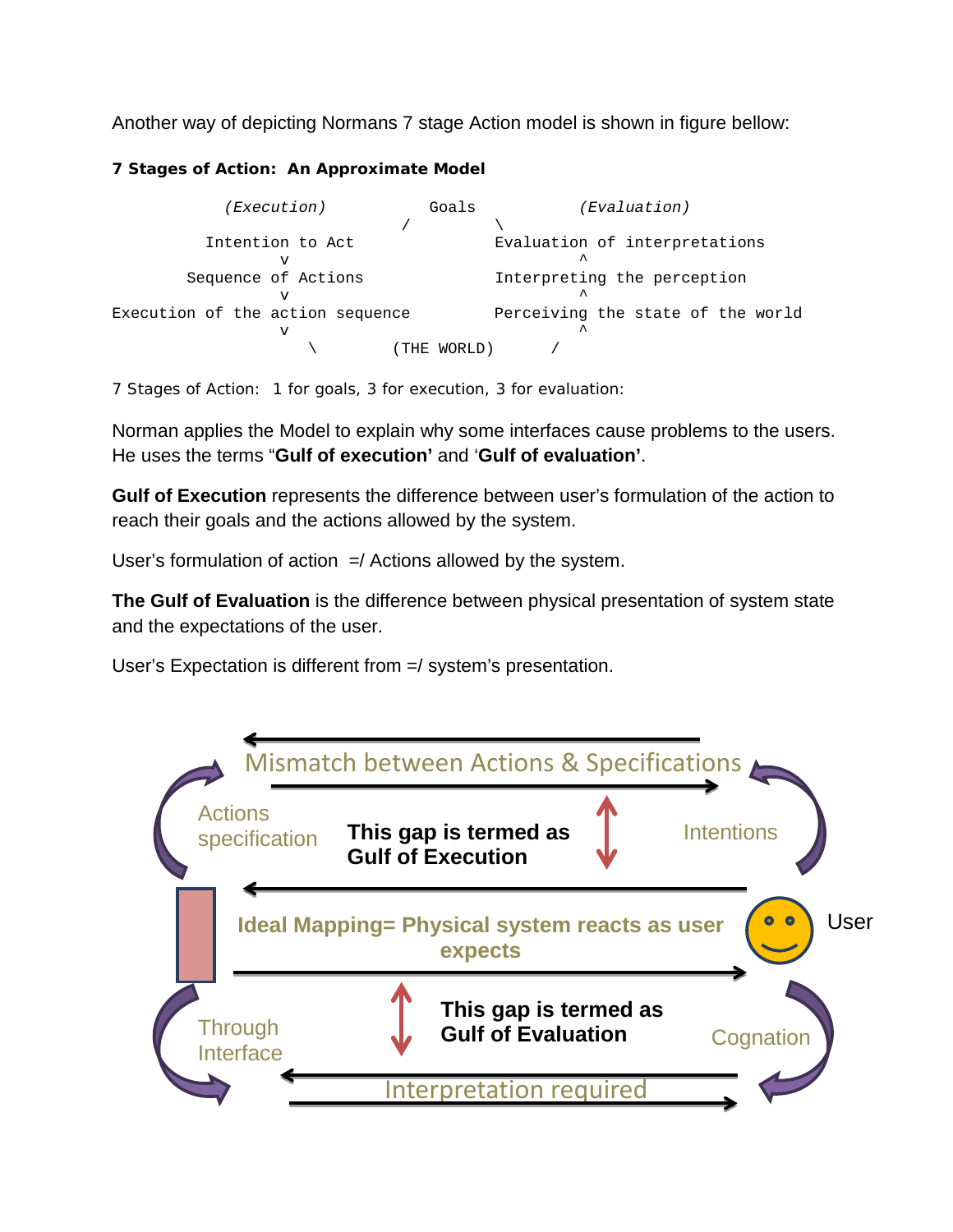Normans model (also some times called as Gulf Model) is useful in understanding the reasons of interface failures from the users point of view. The Seven stages of action model is an elaboration of the Gulf model.

## **Models of the User Interface: Moran's (1981) Top Down classification of Interface Components**

**\_\_\_\_\_\_\_\_\_\_\_\_\_\_\_\_\_\_\_\_\_\_\_\_\_\_\_\_\_\_\_\_\_\_\_\_\_\_\_\_\_\_\_\_\_\_\_\_\_\_\_\_\_\_\_\_\_\_\_\_\_**

Conceptual Component: Task Level Semantic Level Communication Component: Syntactic Level Interaction Level Physical Component: Spatial Layout Level Device Level

**Task Level:** task level is to analyse the user's needs and to structure the task domain in such a way, that a computer system can play a part in it. The task level describes the structure of the tasks which can be delegated to the computer system.

**Semantic level** describes the set of objects, attributes, and operations, the system and the user can communicate. Semantics is about how the user interprets it and makes meanings out of the system.

**Syntactic level** describes which conceptual entities and operations may be referred to in a particular command context or system state.

**Interaction level** describes the translation of commands and objects into the associated physical actions and the structure of the interaction, including typing / mouse usage rules.